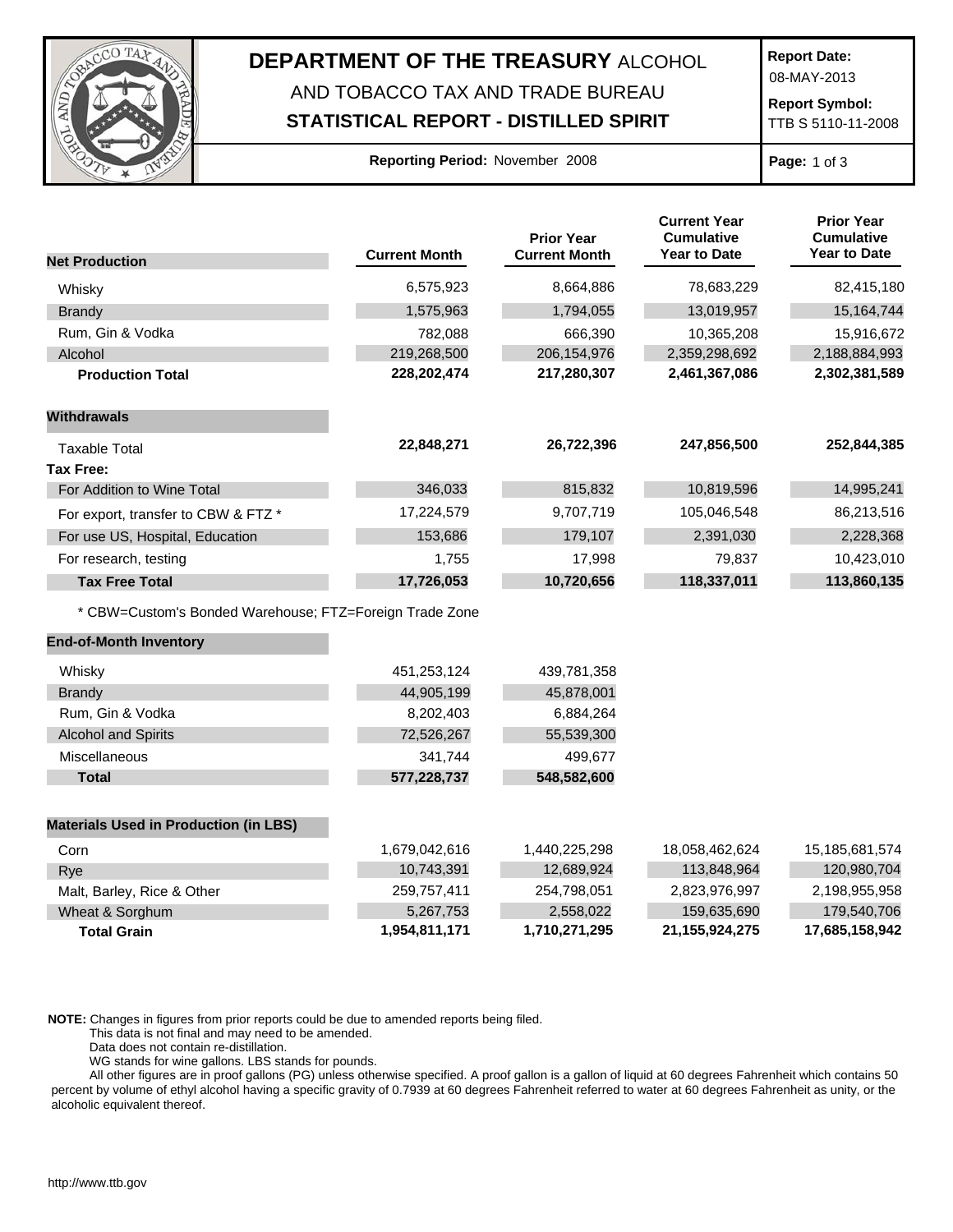## **STATISTICAL REPORT - DISTILLED SPIRIT** TTB S 5110-11-2008 **Page: 2 of 3**

| <b>Bottled For Domestic Use (in WG)</b>         | <b>Current Month</b> | <b>Prior Year</b><br><b>Current Month</b> | <b>Current Year</b><br><b>Cumulative</b><br><b>Year to Date</b> | <b>Prior Year</b><br><b>Cumulative</b><br><b>Year to Date</b> |
|-------------------------------------------------|----------------------|-------------------------------------------|-----------------------------------------------------------------|---------------------------------------------------------------|
| Whisky                                          | 6,377,288            | 7,279,934                                 | 68,217,068                                                      | 65,284,024                                                    |
| <b>Brandy</b>                                   | 1,165,458            | 1,401,787                                 | 15,224,024                                                      | 13,653,146                                                    |
| Imported Rum: Puerto Rican                      | 2,159,729            | 3,501,985                                 | 29,482,281                                                      | 32,526,475                                                    |
| Virgin Islands                                  | 601,315              | 642,214                                   | 7,628,183                                                       | 7,099,298                                                     |
| Others                                          | 268,025              | 374,480                                   | 3,259,597                                                       | 4,579,513                                                     |
| Gin                                             | 1,194,494            | 1,482,971                                 | 15,375,421                                                      | 15,233,347                                                    |
| Vodka                                           | 8,800,487            | 8,805,894                                 | 92,922,466                                                      | 87,063,786                                                    |
| Cordials                                        | 3,895,234            | 4,866,712                                 | 48,383,440                                                      | 56,716,127                                                    |
| Cocktails                                       | 812,209              | 358,441                                   | 8,578,242                                                       | 4,835,062                                                     |
| Tequila                                         | 1,123,902            | 1,322,440                                 | 15,406,148                                                      | 16,582,326                                                    |
| Alcohol, Neutral Spirits & Miscellaneous        | 735,551              | 623,321                                   | 7,046,124                                                       | 8,514,193                                                     |
| <b>Non-Whisky Total</b>                         | 20,756,404           | 23,380,245                                | 243,305,926                                                     | 246,803,273                                                   |
| <b>Total Whisky &amp; Non-Whisky</b>            | 27,133,692           | 30,660,179                                | 311,522,994                                                     | 312,087,297                                                   |
| <b>Bottled in Bond for Domestic Use (in WG)</b> |                      |                                           |                                                                 |                                                               |
| Total                                           | 28,781               | 23,558                                    | 230,195                                                         | 258,345                                                       |
| <b>Bottled for Export (in WG)</b>               |                      |                                           |                                                                 |                                                               |
| Whisky                                          | 1,071,883            | 1,405,261                                 | 18,966,301                                                      | 19,328,123                                                    |
| Brandy, Cordials, Cocktails & Miscellaneous     | 169,543              | 107,178                                   | 2,248,286                                                       | 1,645,767                                                     |
| Rum, Gin, Vodka, Tequila & Alcohol              | 162,873              | 230,562                                   | 2,203,480                                                       | 2,164,166                                                     |
| <b>Total</b>                                    | 1,404,299            | 1,743,001                                 | 23,418,067                                                      | 23,138,056                                                    |
| <b>Grand Total</b>                              | 28,566,772           | 32,426,738                                | 335, 171, 256                                                   | 335,483,698                                                   |
| <b>Spirits Dumped to Processing</b>             |                      |                                           |                                                                 |                                                               |
| Alcohol and Neutral Spirits                     | 8,026,643            | 9,048,241                                 | 92,089,745                                                      | 88,971,916                                                    |
| Imported Whisky                                 | 1,997,664            | 2,176,624                                 | 24,002,337                                                      | 22,884,956                                                    |
| Domestic Whisky                                 | 4,854,225            | 5,580,102                                 | 56,781,629                                                      | 57,978,622                                                    |
| <b>Brandy</b>                                   | 1,129,932            | 1,413,744                                 | 13,800,790                                                      | 14,173,250                                                    |
| Imported Rum: Puerto Rican                      | 1,534,347            | 2,477,903                                 | 22,064,528                                                      | 24,472,886                                                    |
| Virgin Islands                                  | 567,557              | 694,260                                   | 7,159,984                                                       | 6,780,287                                                     |
| <b>Others</b>                                   | 299,450              | 201,671                                   | 3,713,825                                                       | 3,787,871                                                     |
| Gin                                             | 1,176,526            | 1,420,917                                 | 15,049,733                                                      | 13,171,674                                                    |
| Vodka                                           | 788,871              | 683,760                                   | 9,979,061                                                       | 8,665,446                                                     |
| Cordials, Cocktails & Miscellaneous             | 412,620              | 623,163                                   | 6,183,939                                                       | 7,396,828                                                     |
| Tequila                                         | 1,214,397            | 1,257,140                                 | 15,490,386                                                      | 16,500,519                                                    |
| <b>Total</b>                                    | 22,002,232           | 25,577,525                                | 266,315,957                                                     | 264,784,255                                                   |
| <b>Other Ingredients Mixed with Spirits</b>     |                      |                                           |                                                                 |                                                               |
| Wine                                            | 794,538              | 1,002,455                                 | 11,732,501                                                      | 10,822,320                                                    |
| <b>Alcohol Flavoring Materials</b>              | 241,510              | 290,137                                   | 3,081,873                                                       | 2,900,835                                                     |

**NOTE:** Changes in figures from prior reports could be due to amended reports being filed.

This data is not final and may need to be amended.

Data does not contain re-distillation.

WG stands for wine gallons. LBS stands for pounds.

All other figures are in proof gallons (PG) unless otherwise specified. A proof gallon is a gallon of liquid at 60 degrees Fahrenheit which contains 50 percent by volume of ethyl alcohol having a specific gravity of 0.7939 at 60 degrees Fahrenheit referred to water at 60 degrees Fahrenheit as unity, or the alcoholic equivalent thereof.